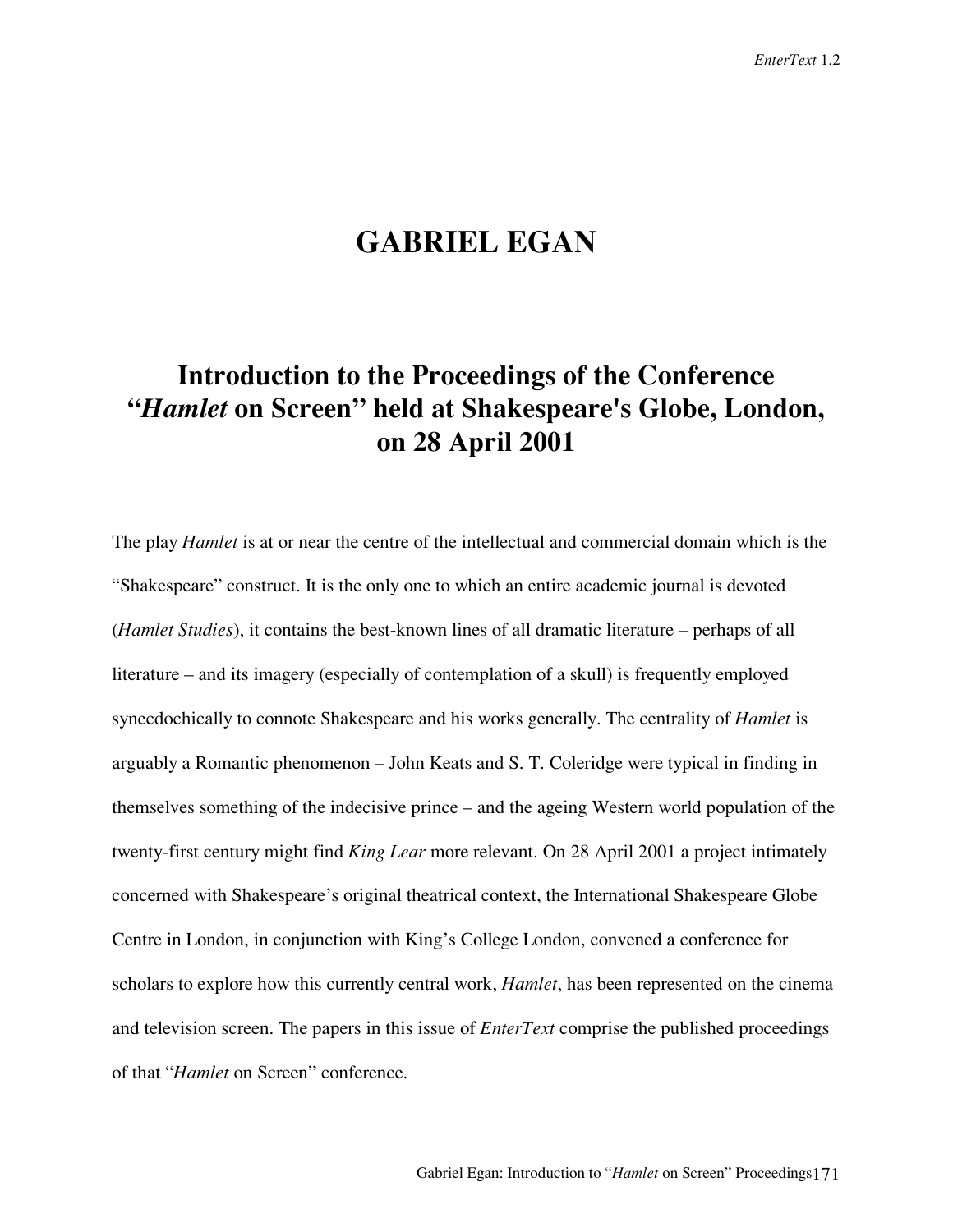As Mark Robson observes in his paper, every *Hamlet* since the first one is a repetition, and a common theme of papers was the way in which these repetitions engage in other contexts, many quite alien to the original performances; from these engagements new meanings are generated. Like the play's ghost, the play itself comes to us from a past quite unlike our present and forces attention on what has changed since then. Terri Bourus's essay "The First Quarto of *Hamlet* in Film: The Revenge Tragedies of Tony Richardson and Franco Zeffirelli" argues that what is usually considered the "play itself" (a text produced by conflation of the second quarto edition of 1604 with the 1623 Folio version) is itself a redaction of the earliest Shakespearian version, best represented in the first quarto of 1603. This quarto has been labelled "bad" inasmuch as it appears to be a garbled version of the better-known text:

To be, or not to be, I there's the point, To Die, to sleepe, is that all? I all: No, to sleepe, to dreame, I mary there it goes, (*Hamlet* Q1 1603, D4v)

Bourus argues that Q1 has in fact a number of merits which unfavorable comparison with Q2/F has obscured, and in particular that its ordering of scenes is superior in avoiding certain logical difficulties of the later versions. Moreover, Q1 presents us with a Hamlet who is considerably less conflicted than the ditherer of Q2/F and contemporary accounts of the first actor of the role, the heroic and physically imposing Richard Burbage, fit the active revenger of Q1 best. This earliest *Hamlet* text is taken more seriously by Shakespearians than hitherto, and Bourus finds two film directors, Tony Richardson and Franco Zeffirelli, largely responsible for this. Richardson's 1969 film followed Q1 closely, thus showing its merits to a wide audience, and while Zeffirelli's 1990 film did not quite follow Q1, his extensive reordering and cutting of the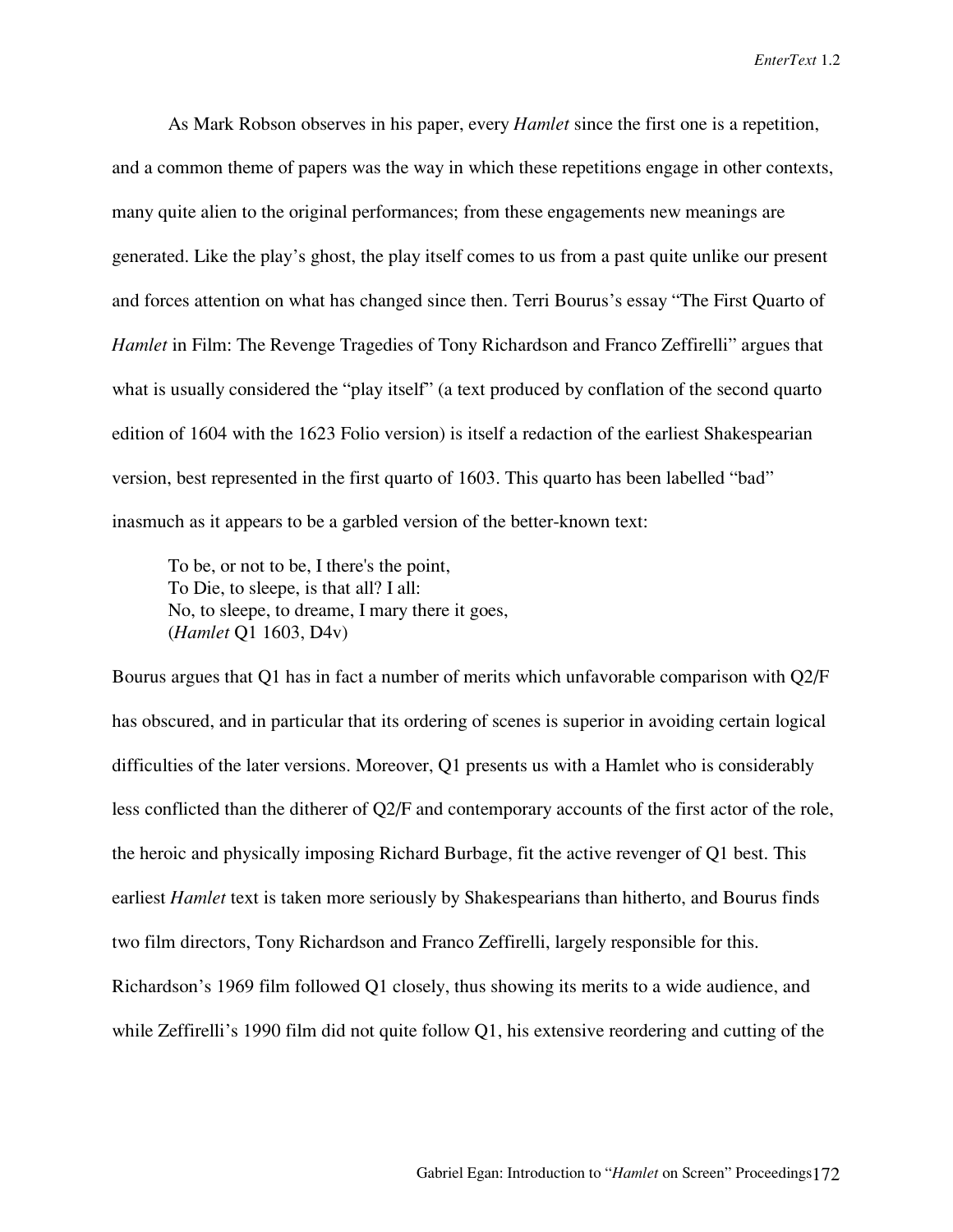material effectively achieved the same outcome of simplifying the characters and presenting the action in a straightforward "avenging-hero" key.

James Hirsh too thinks that there is something clearly amiss with the text as it is conventionally received, and in "To Take Arms against a Sea of Anomalies: Laurence Olivier's Film Adaptation of Act Three, Scene One of *Hamlet*" he explores the play's logical inconsistencies which film directors have taken pains to minimise. The greatest problem is the "To be or not to be..." speech, which cannot, Hirsh argues, be an honest account of Hamlet's contemplation. Since others at Elsinore might easily see the ghost and guess why his father's spirit is unquiet, Hamlet needs to convince Claudius that he does not believe in ghosts and that in any case he is too conflicted to act. This his "soliloquy" achieves, but Hirsh sees it as a brilliant distraction by Hamlet, who having been "sent...hither" (3.1.31) is bound to have guessed who is listening in. After all, if Hamlet were sincere would he really have failed to look around the place to which his deadly enemy has summoned him (and thus find Ophelia immediately), and really have spoken his innermost thoughts aloud? The scene makes best sense if Hamlet is throwing Ophelia, Claudius, and Polonius off the scent, just as he threw off Rosencrantz and Guildenstern with talk of inexplicable melancholy and sterile promontories when he discovered that they were sent for. Directors and actors in the thrall of the common misconception of the scene (which for Hirsh derives from the virtuoso acting tradition dating back to Thomas Betterton) take steps to correct its consequences, and hence in Laurence Olivier's 1948 film version "To be or not to be..." is performed entirely alone and comes after (indeed, is caused by) the "get thee to a nunnery" exchange with Ophelia.

Bourus and Hirsh are concerned with the text of *Hamlet* and fear we may be losing valuable aspects of the original performances; film can alert us to those losses. Pascale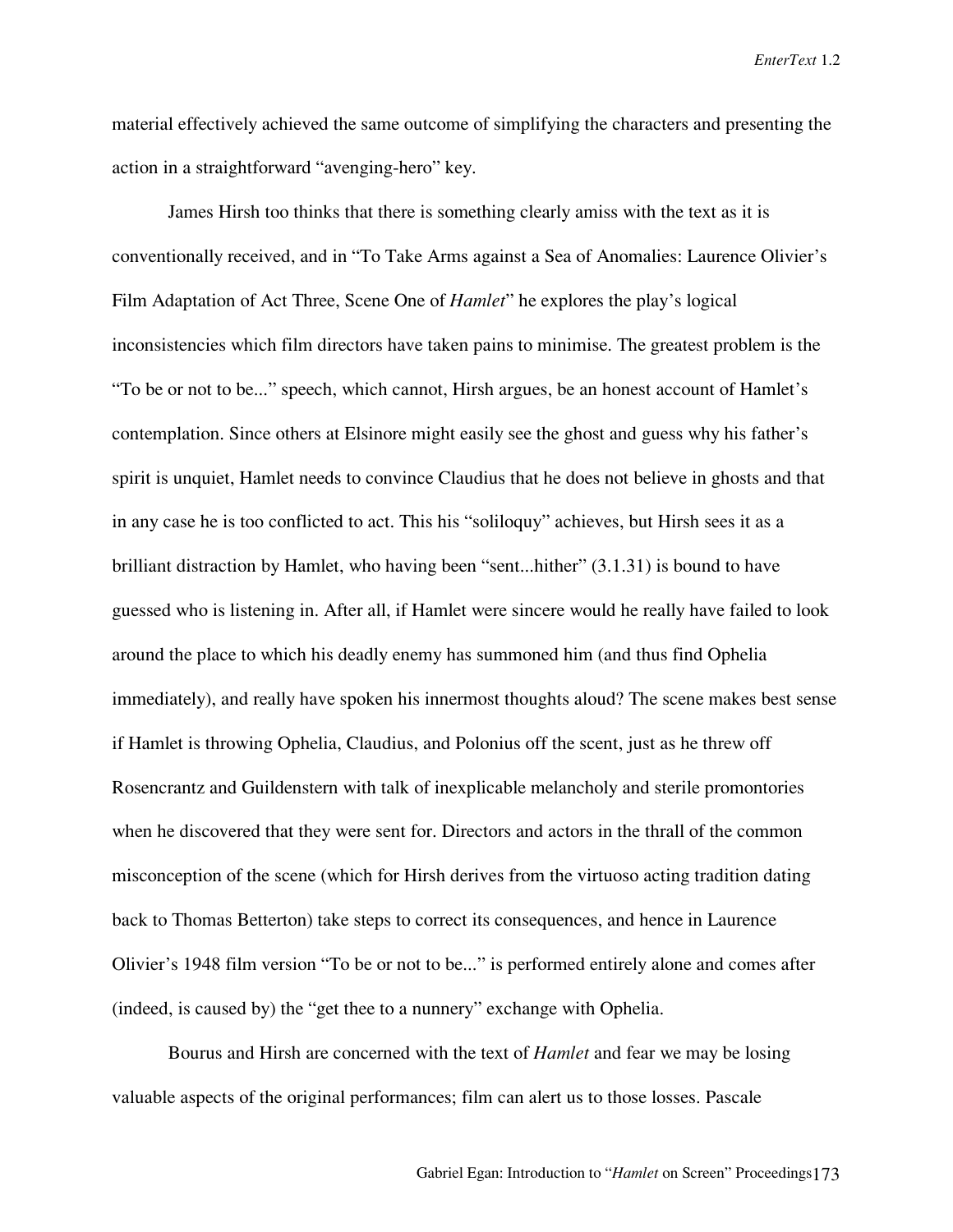Aebischer's concern is with the play's most memorable property: the skull of jester Yorick thrown up by the re-use of his grave for the burial of Ophelia. The power of this iconic property is evident from the modern anecdote Aebischer tells of the musician André Tchaikovsky who donated his skull to the Royal Shakespeare Company properties department and nearly was granted his wish of appearing onstage as Yorick's skull. Modern reactions to this story remind us that the skull is an extraordinarily overdetermined image, standing for abstract Death, Hamlet's coming death, all the characters Hamlet invents narratives for (Cain, a politician, a courtier, a lawyer, a buyer of land, Alexander, and Caesar), and, of course, Yorick himself. For theatre's chain of substitutions (to which surely Hamlet is alluding here), Tchaikovsky's skull was if anything too real – it did not stand *for* the man but *was* the man – and the modern actors felt obliged to substitute a replica. As *Hamlet* in the popular imagination may stand for the entire Shakespeare canon, so Yorick's skull may stand for the whole of *Hamlet*, and Aebischer observes that although the scene including this excessive icon was recorded for Michael Almereyda's 2000 film of *Hamlet*, it was editorially removed. Only a trace of the skull remains, in the briefest cinematic "quotation mark" use of a clip from Johnston Forbes-Robertson's 1913 silent film *Hamlet*.

Ernest Jones famously advised Laurence Olivier on a Freudian interpretation of Hamlet's condition, which put most crudely is that he rages at Claudius for doing what he (Hamlet) would secretly like to do (as we all would): kill father and have sex with mother. What Aebischer calls a "quotation" of a powerful artistic forbear can be for others considerably more anxious. In "Denmark's a prison": Branagh's *Hamlet* and the Paradoxes of Intimacy," Lisa Hopkins finds Oedipus creeping into Branagh's 1996 film of *Hamlet* despite the director's declared intention to keep Freud off the premises. Branagh's Hamlet suppressed the sex in Freud's famous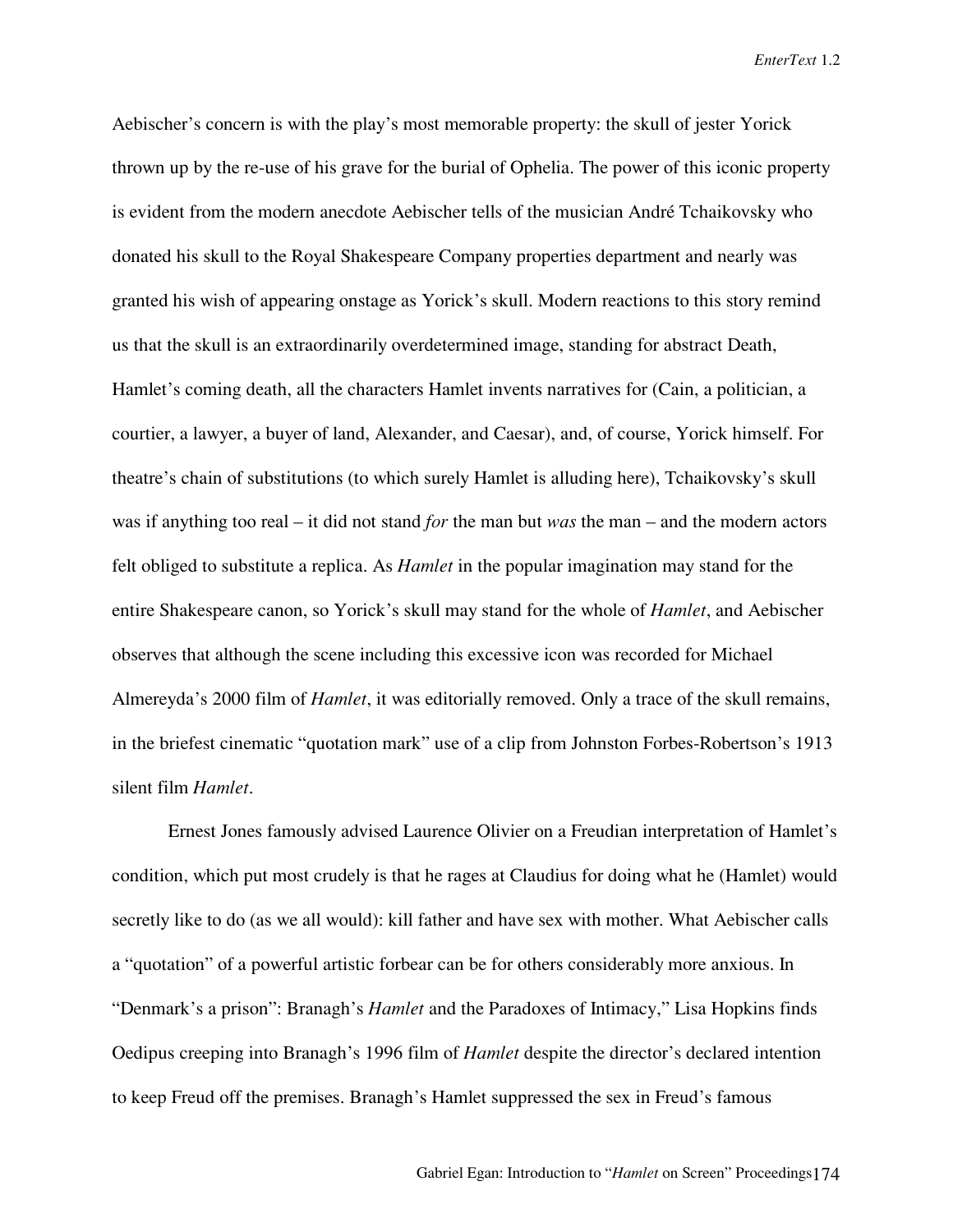discovery (or invention, as is now often claimed), but not the violence, since clearly Branagh, Hopkins, argues, was concerned to confront his powerful male artistic predecessors. Branagh cast several famous stage Hamlets (John Gielgud, Derek Jacobi, and Michael Maloney) but none who had played the part on film, and indeed he does not allude to other films in this one. Equally revealing is his casting of women actors (Kate Winslet and Julie Christie) unencumbered by the faintest experience of performing Shakespeare. Hopkins relates these insights into the directorial mind to Branagh's filmic techniques, which here might be most simply characterised as tumescence: the swelling scene of his vast set, the galaxy of acting stars, the widest possible film stock, and a text with all its parts unexcised. Repeated images of portals suggest that Branagh wants to take the spectator by stages further within Hamlet, but the effect, argues Hopkins, is quite the reverse, and the film's abiding flaw is its lack of intimacy.

Mark Robson finds the same struggle with forbears in Branagh's 1996 *Hamlet*, and in "'Trying to pick a lock with a wet herring': *Hamlet*, film, and spectres of psychoanalysis" he moves from a Freudian to a Derridean understanding of obsessive repetition. Branagh, Robson argues, was obsessed with a number of "first times," such as using all the words, not quoting preceding *Hamlet* films, and excluding Freud's interpretation. This itself is, of course, an Oedipal struggle with his forebears and hence the appropriateness in the opening shot of the inscription which is the wrong Hamlet (the Senior), not our hero. The film *Shakespeare in Love* shows Shakespeare speaking lines which we know from the plays, so its screenwriters effectively closed the circle of originality: they give him lines he gave them. Jacques Derrida's *Specters of Marx* continues the deconstructionist critic's dazzling poststructuralist interrogation of the notions of origin and repetition, and points out that a "first time" for something is also an ending, since never again will there be a first time: what follows must needs be a repetition. For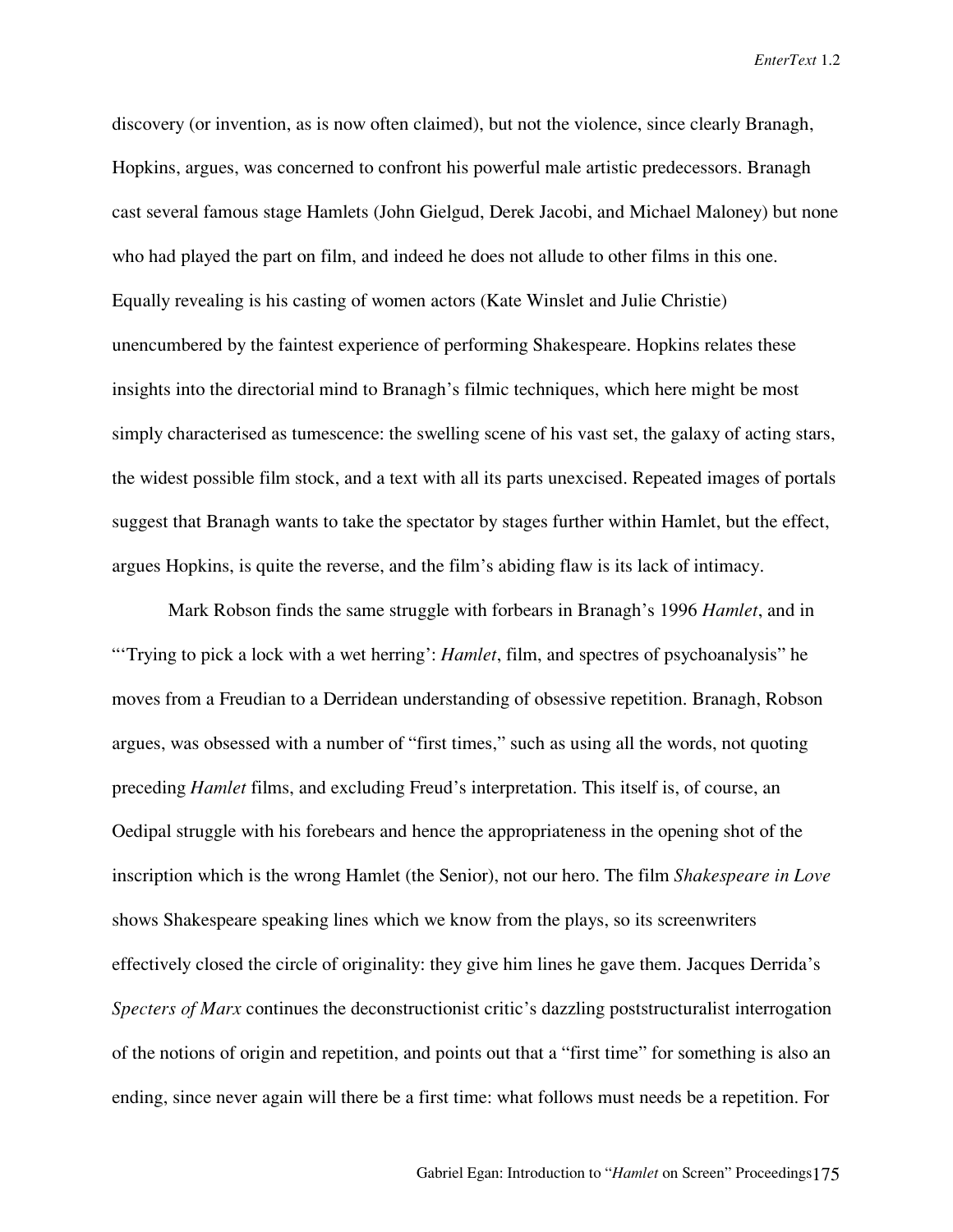Derrida a ghost is a suitable bearer of the tricky conceptual instability at work here, since it can appear only as a body and yet has no body. A ghost's apparent body might be said to be merely a citation of the once-possessed body, a ghostly presence marking a corporeal non-presence. Alternatively, a ghost might be thought of as the animation of a prosthetic body, returning us to Derrida's celebrated argument about the ontological instability of zombies and horribly suggesting that perhaps our bodies are merely prosthetic. Presence is, as ever for Derrida, a form of absence.

The five essays discussed so far have been concerned with what we might call engagements internal to the artistic world, engagements with the performance history and cinematic history of *Hamlet*. The remaining four essays look outwards to the wider artistic cultures and to politics. In "*Hamlet* in Warsaw: The Antic Disposition of Ernst Lubitsch," Nicholas Jones considers the 1942 film *To Be Or Not To Be* as an early example of the kind of engagement with politics which Jan Kott was to demand in *Shakespeare Our Contemporary* (1965). The struggle here is with the Nazis and what Jack Benny's character Josef Tura has to learn is that the bard's texts are not autonomous bearers of meaning but rather "occasions for politicized struggle and improvised theater" because theatre "enacts aspects of heroic public life." In particular, the putting on of an antic disposition as "a comic improvisation in the face of crisis" is shared by Hamlet and by Tura, and indeed Hamlet's famous comic evasions are a form of stand-up comedy using the same tools: "the one-liner, the zany twist on the expected response, the edgy joke." In his real-life Tura does as Hamlet does, he improvises, but alas he never learns to reflect this back on his performance as Hamlet, which stays "hammy."

Tura fails to connect his performance with what he learns from being Hamlet-like in his life and the domain of high culture (as Tura sees it) never meets the quotidian. Mariangela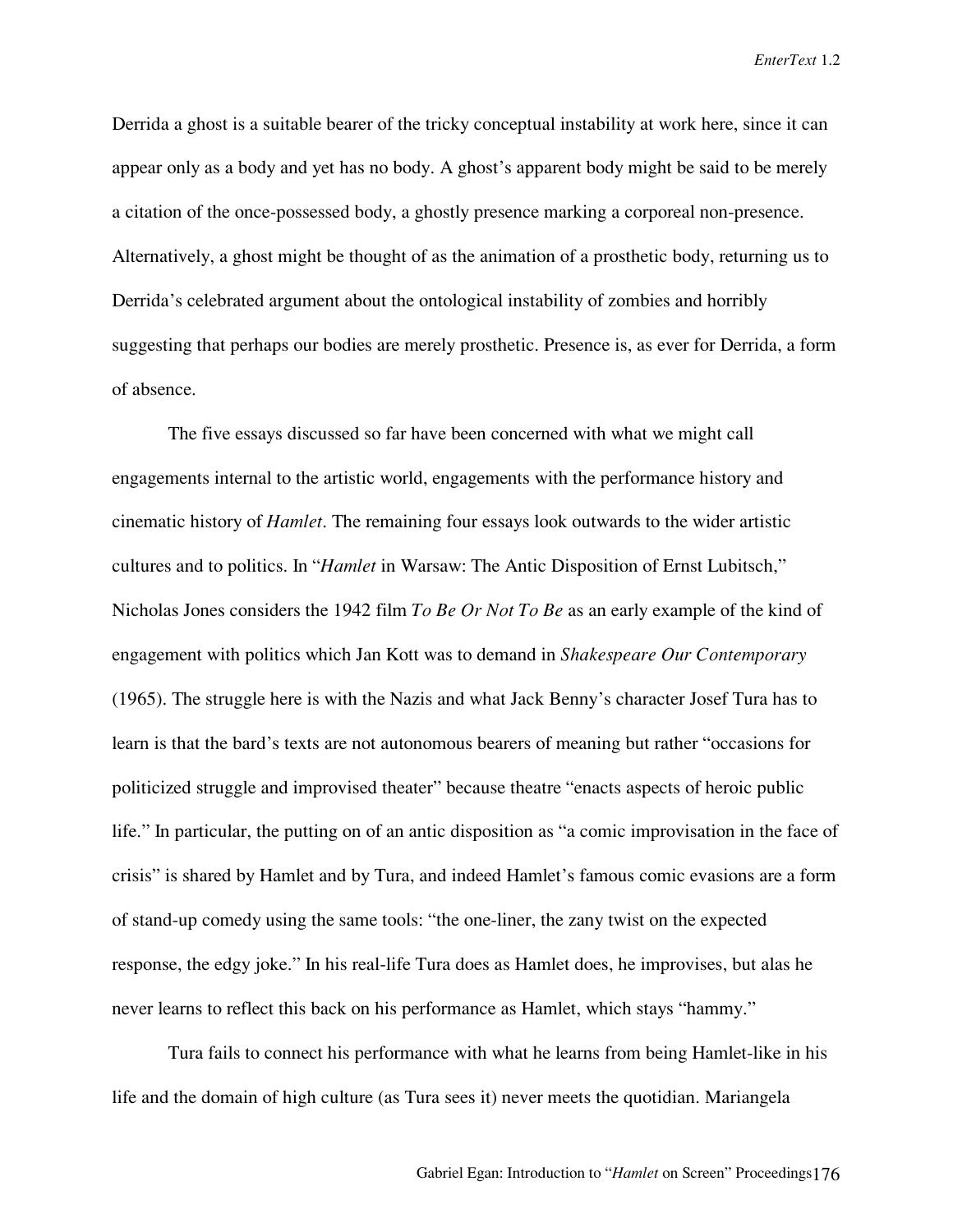Tempera observes that in modern Italy a similar polarisation obtains between high and low culture, and in "To Laugh or not to Laugh: Italian Parodies of *Hamlet*" she records low-culture mockeries of bookish elitism via attacks on Shakespeare, exemplified in *Hamlet*. Shakespeare is not on the Italian school curriculum, but is widely known in general terms from Verdi's operas and from place-name association (Verona, Venice, Rome, etc.). Hamlet's indecision (*dubbio amletico*) is frequently employed bathetically in advertisements where consumers must choose between competing products. To help television audiences understand who is speaking "To be or not to be...", Yorick's iconic skull is frequently brought into this scene as an instant branding device.

Global political events of the past ten years have removed the greatest polarisation structuring international culture, that between the American and Soviet empires, and this has allowed the triumphalist historian Francis Fukuyama to declare the end of a certain kind of intelligible historical process. Saviour Catania's essay "'The Beached Verge': On Filming the Unfilmable in Grigori Kozintsev's *Hamlet*" finds at the heart of the 1964 Soviet film a concern for meaningful unintelligibility which we might easily think (given only analyses of Fukuyama's kind) to be a uniquely postmodern condition. Hamlet is essentially a philosophical and linguistic work of art, and hence not greatly amenable to film. Kozintsev, like Olivier, used voice-over for soliloquies and he employed the same wave-crashing sound effects, but the latter are, for Catania, central to this work's adaptation to the screen. Kozintsev relocated key scenes (meeting the ghost, "To be or not to be...", and Hamlet's death) from the castle to the beach because for him sea-imagery evokes death, unintelligibility, and incoherence. Kozintsev's ghost's cloak billows like waves, pre-empting Ophelia's drowning and the liquid deaths of Claudius and Gertrude, and Kozintsev consciously broke cinematic rules of spatial coherence in the first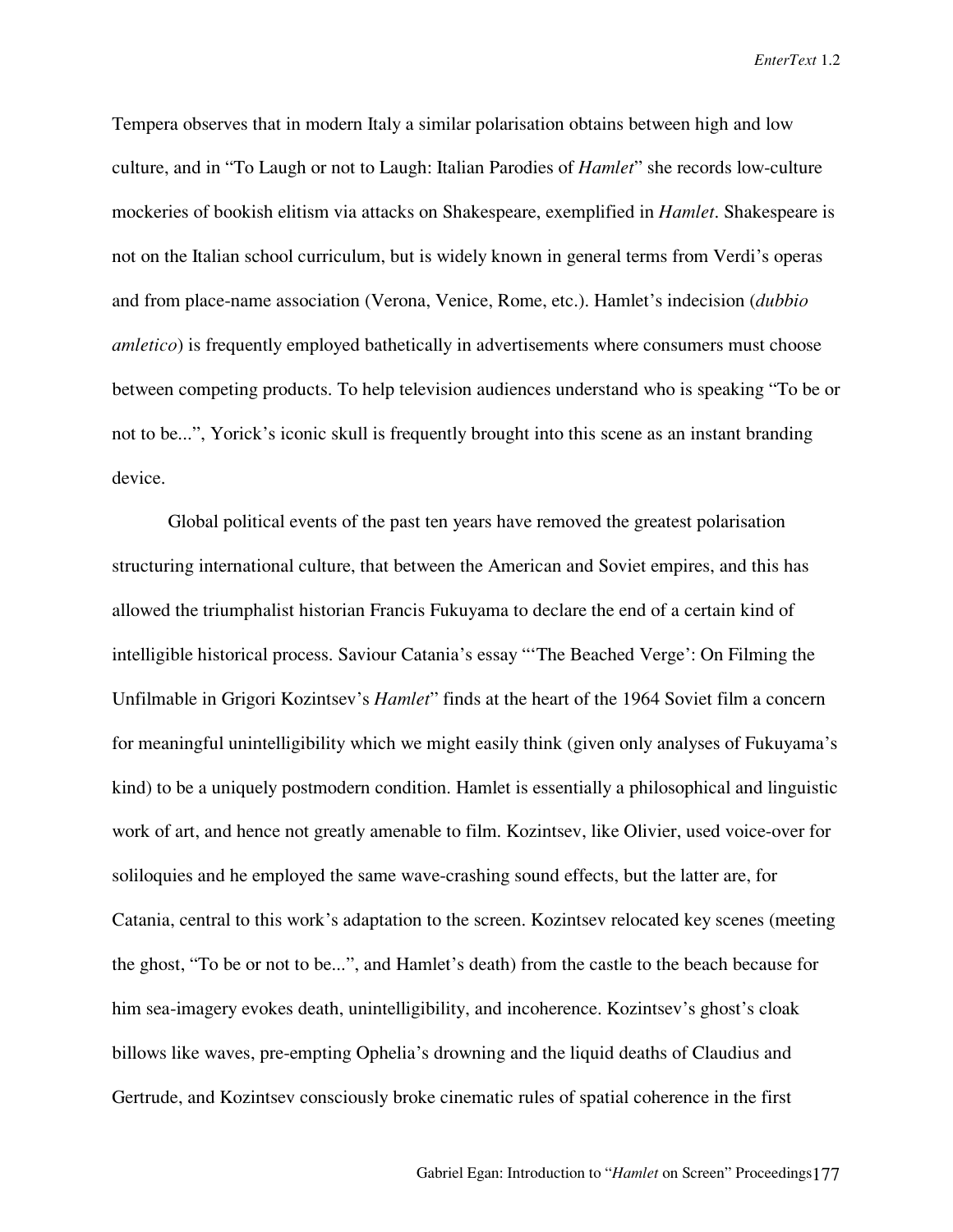meeting with the ghost on the beach in order to suggest the realm of the unknowable. For "To be or not to be..." on the beach, "land's end becomes synonymous with life's end," a place of meeting where the undiscovered country (the sea) could be seen; the sea becomes in this film what T. S. Eliot complained that this play lacked, an objective correlative.

Kozintsev used dissident artists Boris Pasternak (translator) and Dmitri Shostakovich (music director) for his film, and of course the Soviet economic-political system against which they defined themselves no longer exists, although many of the same people are still robbing the former country's poor. The American economic-political system which appears to have emerged triumphant from the grand twentieth-century binarism is the context for Michael Almereyda's 2000 film of *Hamlet*. It is a world of commodification in which Shakespeare's words are constantly drowned out by extraneous sounds, as though Shakespeare cannot be expected to survive the din of the modern world. Much of the noise is of postmodern splitting, and in "A 'Harsh World' of Soundbite Shakespeare: Michael Almereyda's *Hamlet* (2000)," Elsie Walker asserts that disconnection and fragmentation are precisely the conditions into which the director wanted to place Hamlet: "the heterogeneity of Almereyda's *Hamlet* does not mask some underlying, hidden unity." The many clips of, and allusions to, other *Hamlet*'s (and *Hamlet* spinoffs) may be a meditation on Hollywood's lack of originality; everything is a rehashing of something already in existence. Here *The Mousetrap* is a film Hamlet makes from clips taken from videos he borrows from Blockbuster video store, and the perfect vehicle for images to accompany the broken language (broken, as we have seen, since  $Q1/Q2/F1$  in the early seventeenth century) is a low-definition Pixelvision camera (used by Hamlet) and a 16mm cinecamera (used by Almereyda). Unlike Baz Luhrmann in his 1996 *Romeo+Juliet*, Almereyda does not balance long, still scenes against the frenetic ones; instead, almost every speech is cut off by